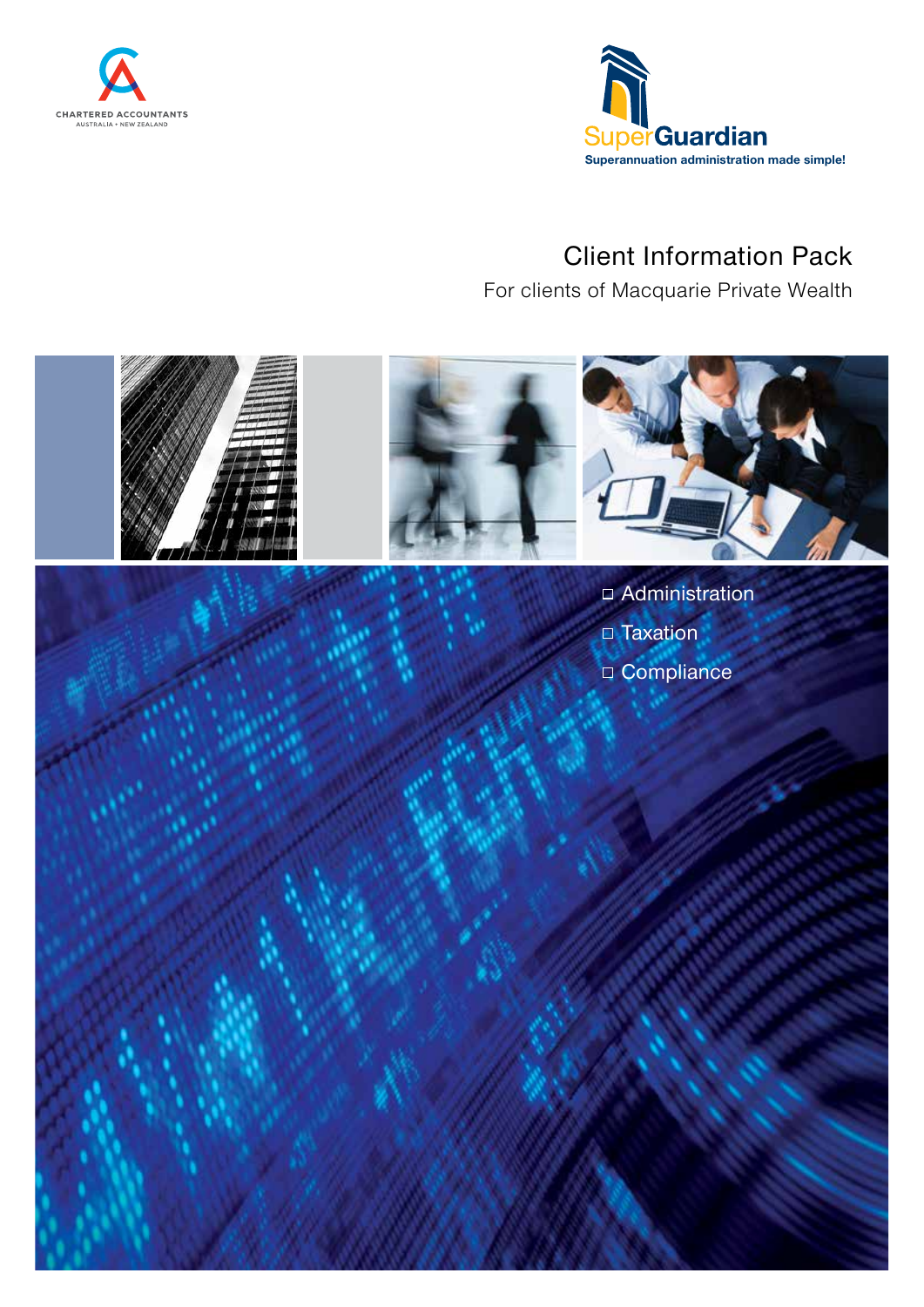**Telephone** 1300 787 576 (National) 08 8221 6540 (Adelaide)

Facsimile 08 8221 6552 (Adelaide)

Email info@superguardian.com.au

www.superguardian.com.au

Adelaide 65 Gilbert Street Adelaide SA 5000

Melbourne Level 13 200 Queen Street Melbourne VIC 3000

**Sydney** Level 4 95 Pitt Street Sydney NSW 2000

### Perth

Level 24 77 St Georges Terrace Perth WA 6000

**Brisbane** Level 22 127 Creek Street Brisbane QLD 4000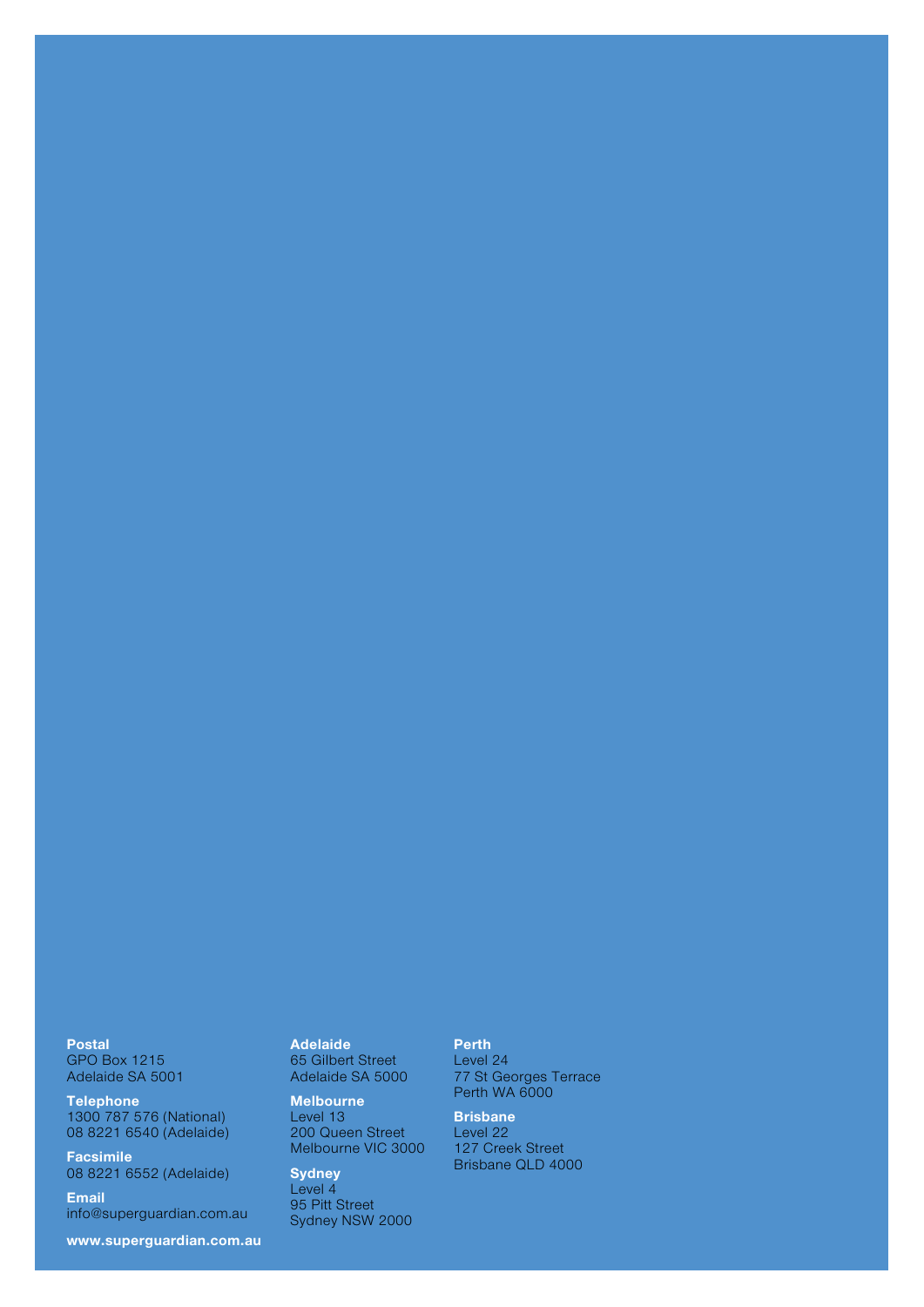

# **Contents**





| <b>The Super Solution</b>      | 2 |
|--------------------------------|---|
| What do we do?                 | 3 |
| <b>SMSF Establishment</b>      | 3 |
| <b>SMSF Administration</b>     | 3 |
| Annual Accounting and Taxation | 3 |
| <b>SMSF Compliance</b>         | 3 |
| Annual Independent Audit       | 3 |
| <b>Personalised Service</b>    | 3 |
| <b>Why SuperGuardian?</b>      | 4 |
| Value for Money                | 4 |
| <b>Technical Expertise</b>     | 4 |
| Superannuation Made Simple     | 4 |
| <b>Client Engagement Form</b>  | 5 |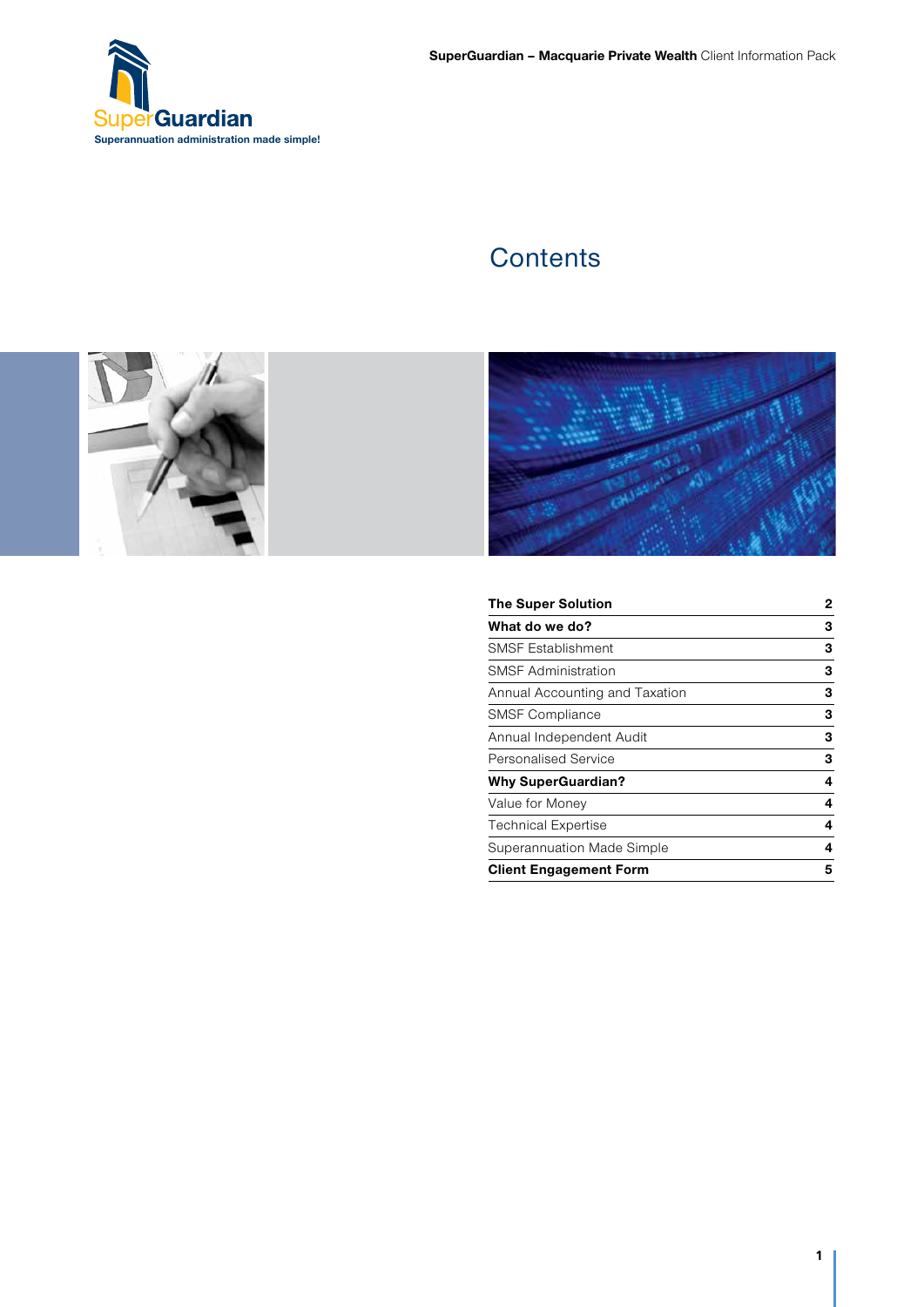

# The Super Solution



A Self Managed Super Fund (SMSF) administration service, that allows you to enjoy all the benefits of a SMSF, without any of the burden.

SuperGuardian is an innovative chartered accounting firm, with fully qualified Specialist Accountants, focused 100% on looking after your self managed super.

We operate Australia wide and have an exemplary reputation for providing outstanding service and value for money.

SuperGuardian provides a competitive fee arrangement for clients of Macquarie Private Wealth.

### Features of the service include:

- Full mailbox service with all mail actioned and filed for audit
- All Accounting and Taxation with tax and annual returns produced promptly by SuperGuardian at the end of each financial year
- All SMSF Fund Compliance including preparing minutes and other compliance documents where required
- The Annual Independent Audit
- Pension Establishment and Administration.
- Strategic SMSF Advice.

SuperGuardian are SMSF Specialists.

By dealing with experts, you can rest

assured your fund is in safe hands.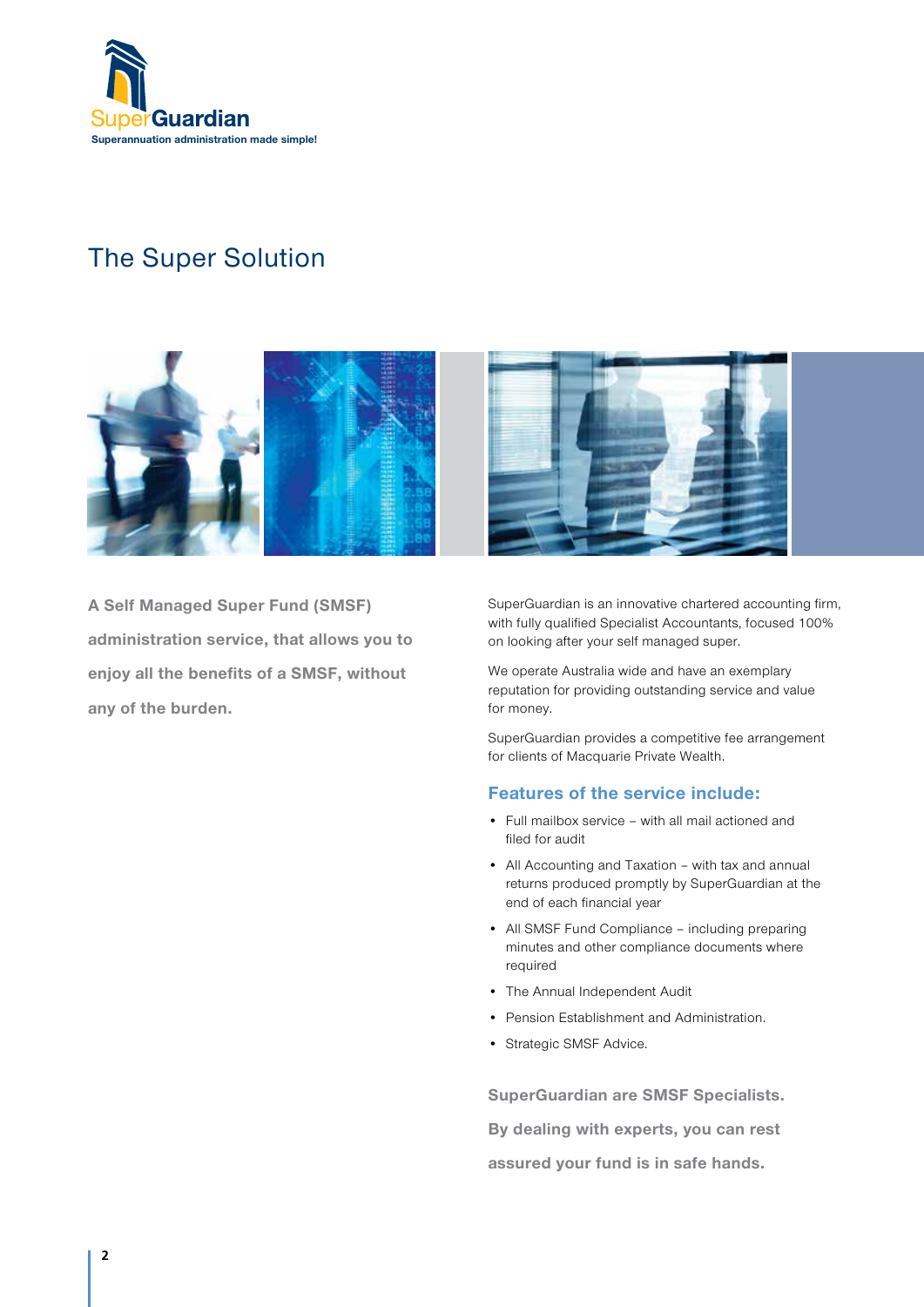# What do we do?



### SMSF Establishment

SuperGuardian handles all aspects of setting up your self managed super fund, including preparing your super fund trust deed and all compliance documents. Your SMSF can be established within 2 business days.

### SMSF Administration

We handle the day to day administration of your fund on your behalf and act as your registered address/mailbox SuperGuardian clients simply set up the address as follows:

The Smith Family Super Fund C/- SuperGuardian GPO Box 1215 Adelaide SA 5001

We receive, process and action any correspondence for your fund on a daily basis. We reconcile your transactions monthly, notifying you or your Adviser of any unknown items. We will forward any documentation requiring client action, and work closely with Advisers to ensure the super fund investments are accurately recorded. Satisfying audit is easy as we provide all of your fund documentation to the Auditor.

### Annual Accounting and Taxation

We handle all of the accounting required for your superannuation fund, including:

- Maintaining detailed capital gains tax records
- Maintaining detailed membership statements



- Preparation and lodgement of lump sum withdrawal statements
- Preparation of BAS/IAS/PAYG statements
- Preparation of the annual tax return and regulatory documentation.

### SMSF Compliance

The SuperGuardian team are specialists in SMSF compliance. Both you and your Macquarie Adviser have access to technical expertise and a compliance 'Help Desk' for any special queries.

Ultimately you as Trustees are responsible for the complying status of your fund, however we work closely with you to identify and rectify any breaches.

### Annual Independent Audit

It is a legal requirement that self managed superannuation funds are audited on an annual basis. SuperGuardian has a panel of external independent Auditors who undertake this work for our clients, the cost of which is included in our fixed fee.

### Personalised Service

SuperGuardian will appoint a Client Manager to oversee your fund. They will provide you and your Financial Adviser a high level of service to ensure the seamless administration and compliance of your SMSF.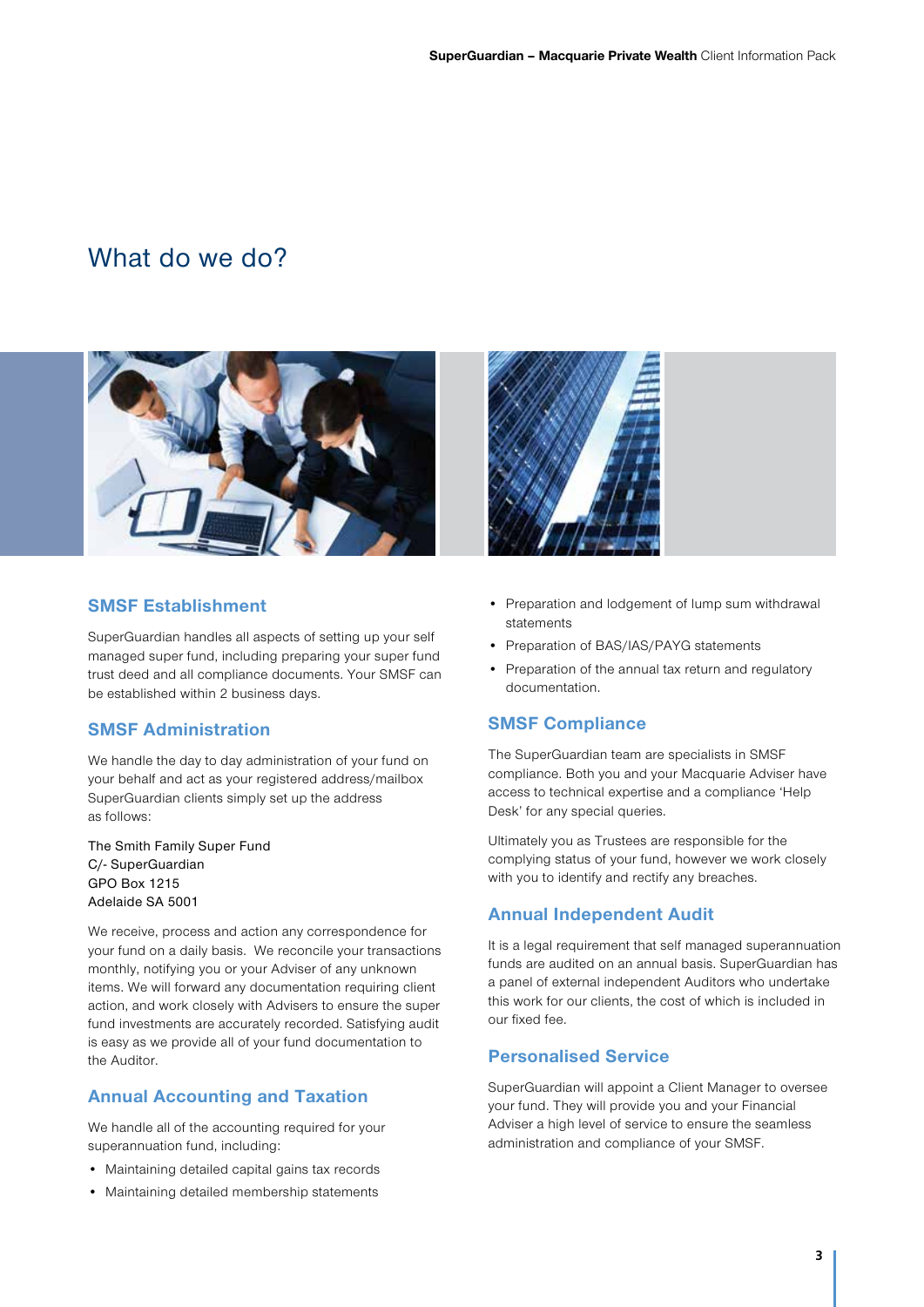

# Why SuperGuardian?



SuperGuardian offers peace of mind and the following benefits when compared to annual accounting:

### Value for Money

As a client of Macquarie, we can provide you a discounted fee arrangement and fixed fee for service – so you will always know your fees in advance.

Our fees are transparent with no hidden charges – and no surprise bills at the end of the financial year.

### Technical Expertise

SuperGuardian focuses purely on self managed superannuation and we are acclaimed specialists in our field.

With the complexity and evolving nature of SMSFs, most Financial Advisers prefer to work with specialists.

### Superannuation Made Simple

Your SuperGuardian Client Manager and Macquarie Adviser work closely together to ensure the smooth running of your SMSF.

Together we provide you a complete SMSF service, giving you the freedom to focus on your nest egg – whether you are building it up or using it for retirement.

Our Fees For a full schedule of our current fees, visit our website at http://www.superguardian.com.au/macquarie/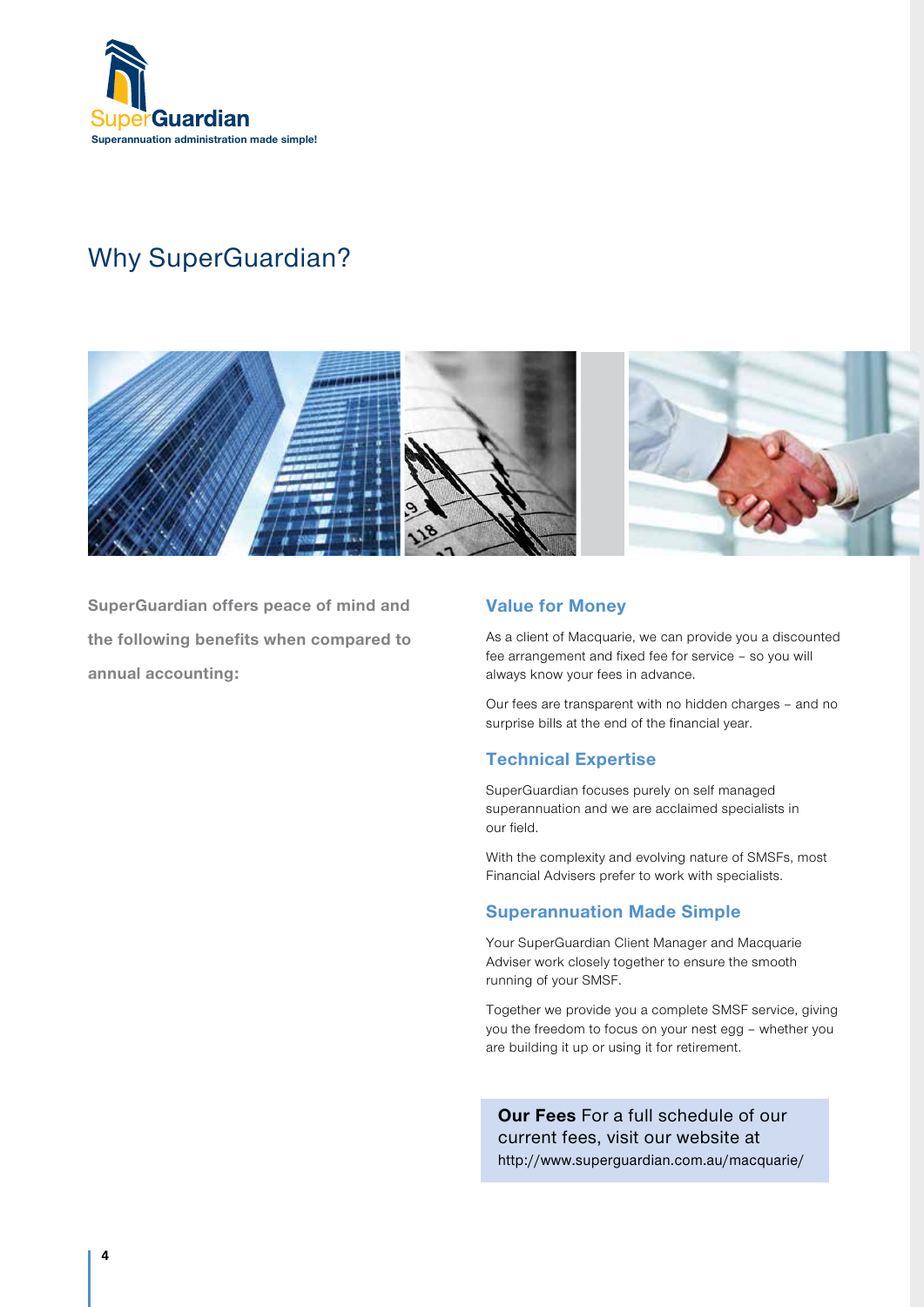| erGuardian<br>Superannuation administration made simple!<br><b>Client Engagement Form</b><br>Page 1                                                                                                                                                                                                                                        | DEALER/ADVISER STAMP                      |
|--------------------------------------------------------------------------------------------------------------------------------------------------------------------------------------------------------------------------------------------------------------------------------------------------------------------------------------------|-------------------------------------------|
| Please select Client Engagement Form type: □New Fund<br>Type of Service: □ Macquarie Wrap □ Macquarie Prime □ Macquarie MPPM □                                                                                                                                                                                                             | <b>Existing Fund</b><br>Standard          |
| <b>Fund Details</b>                                                                                                                                                                                                                                                                                                                        |                                           |
| New Fund<br>Would you like to register this fund for GST?*<br>*Annual fees apply. The fund is not required to register for GST unless the income resulting from taxable activities such as commercial<br>rent exceeds \$75,000 p.a. We recommend you seek advice from your Financial Adviser as to whether this is suitable for your fund. | Yes<br>No                                 |
| <b>Existing Fund</b>                                                                                                                                                                                                                                                                                                                       |                                           |
| Is this fund registered for GST?<br>Is this fund paying a pension?<br>Do you have a bank account set up for this fund?                                                                                                                                                                                                                     | Yes<br><b>No</b><br>Yes<br>N <sub>o</sub> |
|                                                                                                                                                                                                                                                                                                                                            |                                           |
| Previous Accountant/Administrator Details                                                                                                                                                                                                                                                                                                  |                                           |
|                                                                                                                                                                                                                                                                                                                                            |                                           |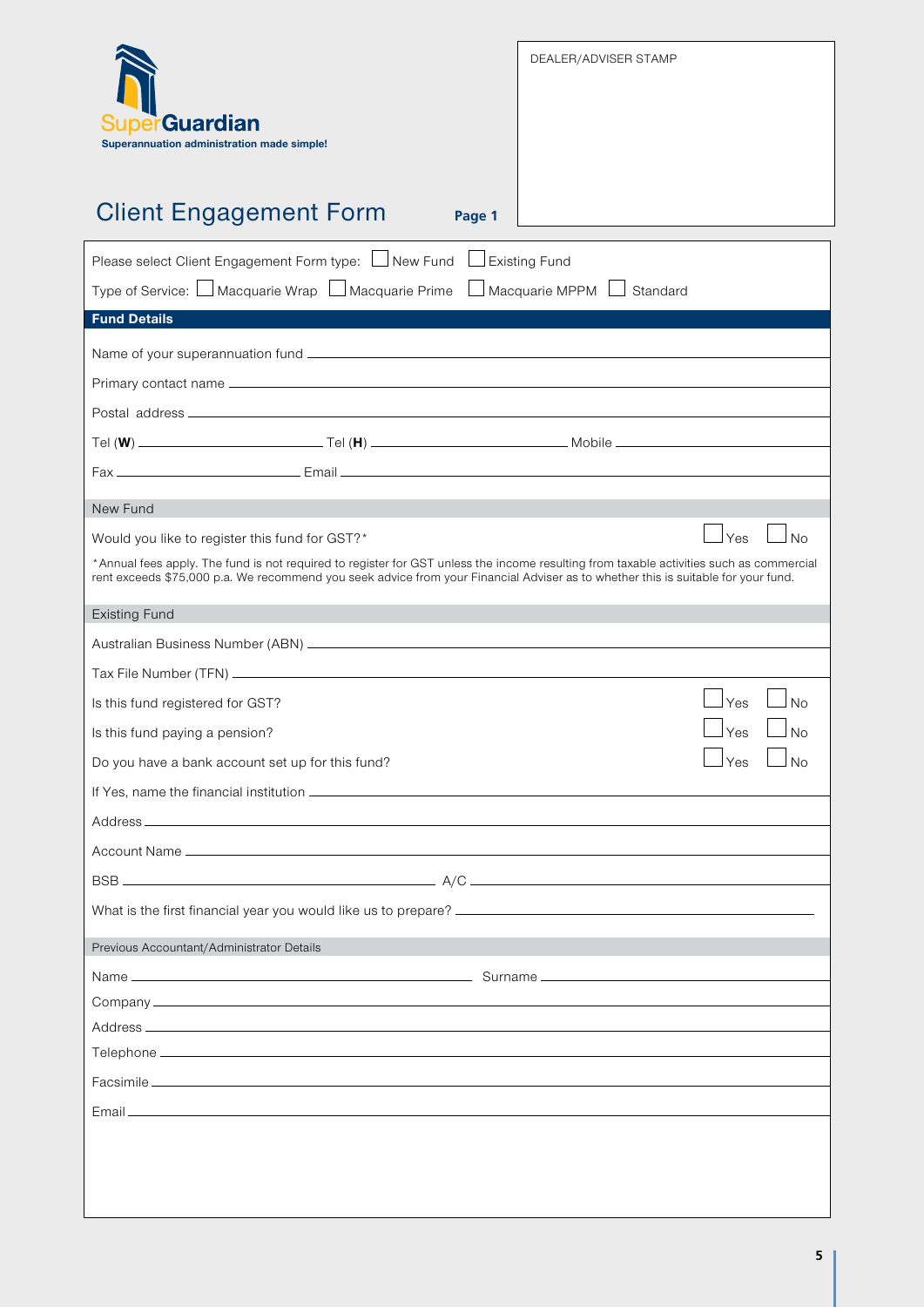

# Trustee and Member Structure

If you elect to have an Individual Trustee, please complete this page. If you elect to have a Company as Trustee, please proceed to the next page. A person is a 'Member' of a SMSF if they make contributions to the SMSF or have a superannuation balance in the SMSF. If you intend to roll-over your existing super, or contribute money or assets to the fund, please tick the Member box.

### Individual Trustee/Member Details

Please note: If you have Individual Trustees, there must be a minimum of two Trustees. Otherwise you must use a Company Trustee.

| Trustee 1                      |                                                                                                                          |     |           |
|--------------------------------|--------------------------------------------------------------------------------------------------------------------------|-----|-----------|
| Are you a member of this Fund? |                                                                                                                          | Yes | J No      |
|                                | Title _____ Given Name _________________________ Middle Name ____________________ Surname ____________________           |     |           |
|                                |                                                                                                                          |     |           |
|                                | <u>December 2007 - Andrea Tax File Number 2008 - Andre State Manuel 2008 - Andre State Manuel 2008 - Andre State </u>    |     |           |
|                                |                                                                                                                          |     |           |
|                                |                                                                                                                          |     |           |
|                                |                                                                                                                          |     |           |
| Trustee 2                      |                                                                                                                          |     |           |
| Are you a member of this Fund? |                                                                                                                          | Yes | l No      |
|                                | Title _____ Given Name __________________________ Middle Name ______________________Surname __________________           |     |           |
|                                |                                                                                                                          |     |           |
|                                | <u>Alexander Communication (September 2001)</u> Tax File Number 2002 and 2004 and 2004 and 2004 and 2004 and 2004 and 20 |     |           |
|                                |                                                                                                                          |     |           |
|                                |                                                                                                                          |     |           |
|                                |                                                                                                                          |     |           |
| Trustee 3                      |                                                                                                                          |     |           |
| Are you a member of this Fund? |                                                                                                                          | Yes | $\Box$ No |
|                                | Title _____ Given Name _________________________ Middle Name ___________________ Surname ____________________            |     |           |
|                                |                                                                                                                          |     |           |
|                                |                                                                                                                          |     |           |
|                                |                                                                                                                          |     |           |
|                                |                                                                                                                          |     |           |
|                                |                                                                                                                          |     |           |
| Trustee 4                      |                                                                                                                          |     |           |
| Are you a member of this Fund? |                                                                                                                          | Yes | l No      |
|                                | Title _____ Given Name __________________________ Middle Name ___________________ Surname _________                      |     |           |
| Street Address.                |                                                                                                                          |     |           |
|                                |                                                                                                                          |     |           |
|                                |                                                                                                                          |     |           |
|                                |                                                                                                                          |     |           |
|                                |                                                                                                                          |     |           |
|                                |                                                                                                                          |     |           |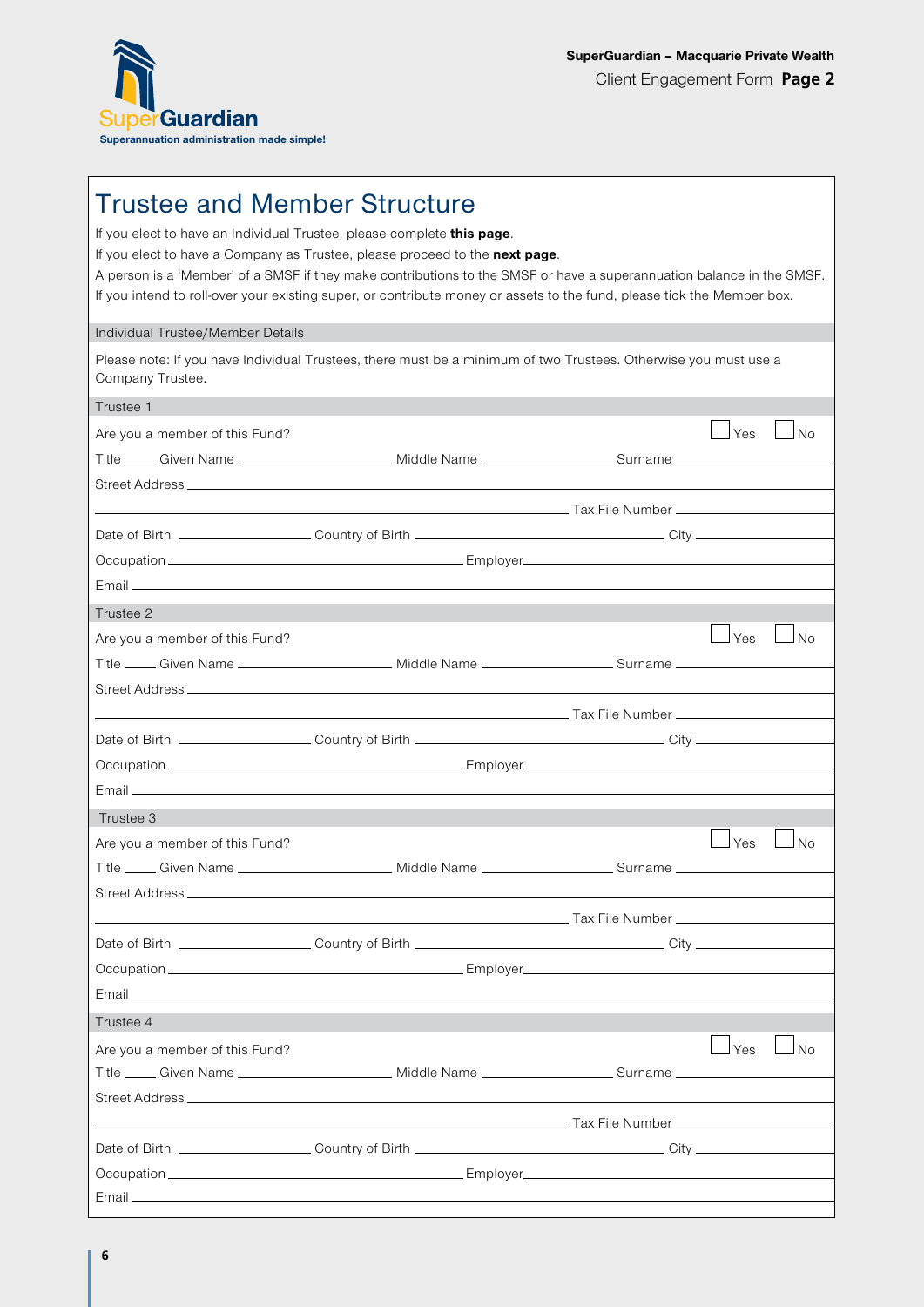

|                                                               | Company Trustee / Member Details                                                                                      |               |           |
|---------------------------------------------------------------|-----------------------------------------------------------------------------------------------------------------------|---------------|-----------|
| Do you have an existing Company to act as Trustee?            |                                                                                                                       | $\rfloor$ Yes | $\Box$ No |
|                                                               |                                                                                                                       |               |           |
|                                                               |                                                                                                                       |               |           |
| If No, Would you like SuperGuardian to arrange establishment? |                                                                                                                       | Yes           | No        |
|                                                               |                                                                                                                       |               |           |
| Would you like us to prepare the annual Company Review?       |                                                                                                                       | Yes           | No        |
| Director 1                                                    |                                                                                                                       |               |           |
| Are you a member of this Fund?                                |                                                                                                                       | Yes           | No        |
|                                                               | Title _____ Given Name _________________________ Middle Name ____________________ Surname ___________________         |               |           |
|                                                               |                                                                                                                       |               |           |
|                                                               |                                                                                                                       |               |           |
|                                                               |                                                                                                                       |               |           |
|                                                               |                                                                                                                       |               |           |
|                                                               |                                                                                                                       |               |           |
| Director 2                                                    |                                                                                                                       |               |           |
| Are you a member of this Fund?                                |                                                                                                                       | l Yes         | J No      |
|                                                               | Title _____ Given Name __________________________ Middle Name ___________________ Surname ____________________        |               |           |
|                                                               |                                                                                                                       |               |           |
|                                                               |                                                                                                                       |               |           |
|                                                               |                                                                                                                       |               |           |
|                                                               |                                                                                                                       |               |           |
|                                                               |                                                                                                                       |               |           |
| Director 3                                                    |                                                                                                                       |               |           |
| Are you a member of this Fund?                                |                                                                                                                       | Yes           | No        |
|                                                               | Title ____ Given Name _____________________ Middle Name __________________ Surname ___________                        |               |           |
|                                                               |                                                                                                                       |               |           |
|                                                               |                                                                                                                       |               |           |
|                                                               | <u>in the second control of the second control of the second control of the Number of the Number of the Second Co</u> |               |           |
|                                                               |                                                                                                                       |               |           |
|                                                               |                                                                                                                       |               |           |
|                                                               |                                                                                                                       |               |           |
| Director 4                                                    |                                                                                                                       |               |           |
| Are you a member of this Fund?                                |                                                                                                                       | $\Box$ Yes    | $\Box$ No |
|                                                               | Title _____ Given Name _________________________ Middle Name ___________________ Surname _____________________        |               |           |
|                                                               |                                                                                                                       |               |           |
|                                                               |                                                                                                                       |               |           |
|                                                               |                                                                                                                       |               |           |
|                                                               |                                                                                                                       |               |           |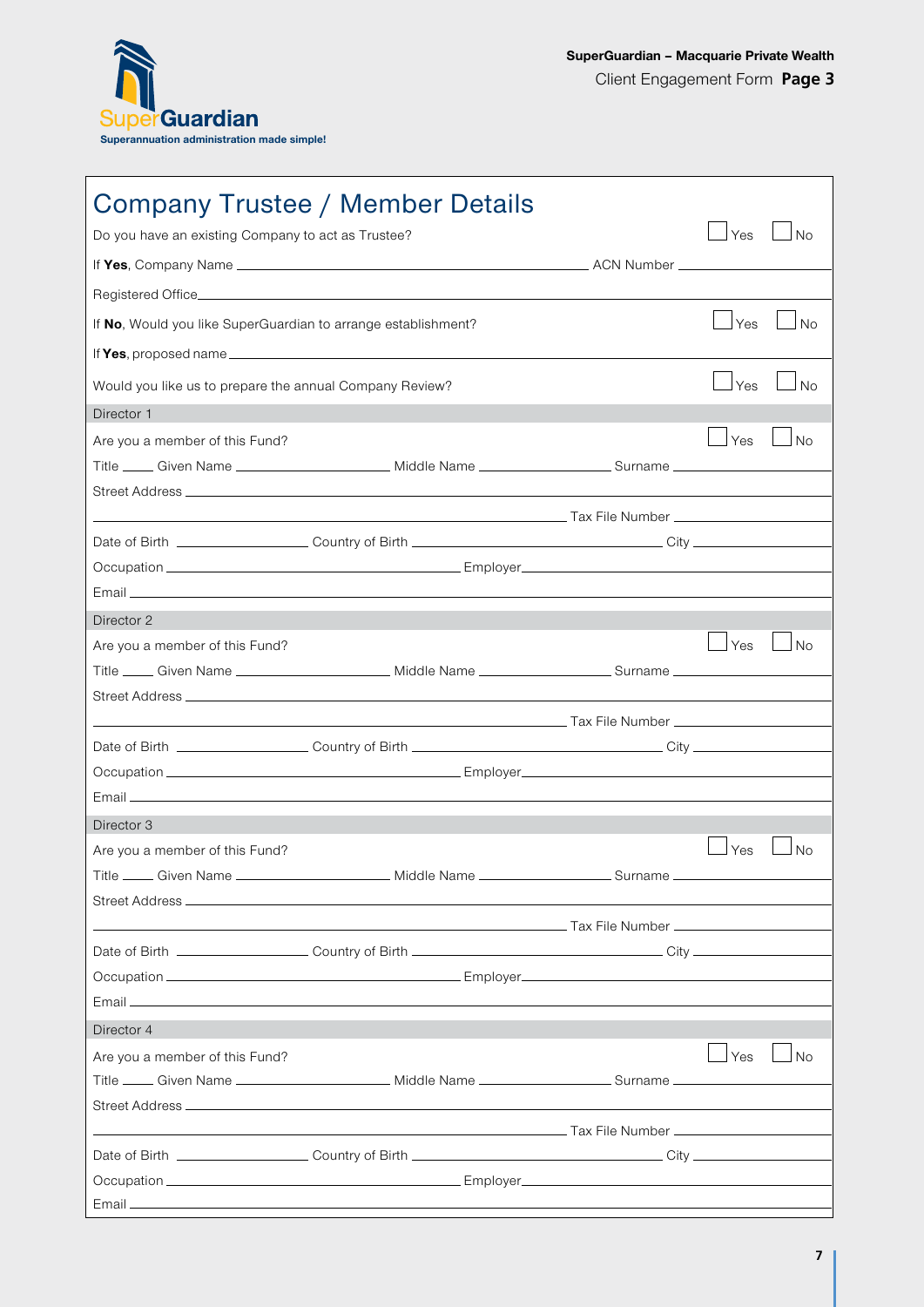

# Direct Debit Authority

I/We request and authorise SuperGuardian (User ID 246836) to debit or charge to be debited the SuperGuardian quarterly fee on the last day of each quarter as agreed with me/us at the commencement of each year by SuperGuardian through the Bulk Electronic Clearing System from the superannuation fund bank account subject to the terms and conditions of the Direct Debit Request Service Agreement.

In the event I/we instruct SuperGuardian to prepare any ad hoc work which falls outside the standard monthly fee as set out in our fee schedule. SuperGuardian will advise of the fee being raised and the timing of the debit. I/we also request and authorise SuperGuardian (User ID 246836) to debit or charge to be debited the ad hoc fee through the Bulk Electronic Clearing System from the superannuation fund bank account subject to the terms and conditions of the Direct Debit Request Service Agreement.

By signing this Direct Debit Authority I/we acknowledge having read and understood the terms and conditions governing the debit arrangements between us and SuperGuardian as set out in this Authority and in the Direct Debit Request Service Agreement.

| Date and the contract of the contract of the contract of the contract of the contract of the contract of the c |
|----------------------------------------------------------------------------------------------------------------|
|                                                                                                                |

### Proof of Identification

Each SMSF Trustee is required to provide photographic proof of identification.

Please ensure either a copy of a passport or drivers licence is enclosed with this Client Engagement Form.

## Declarations and Consent

I/We hereby declare that all of the above information is true and correct.

I/We authorise Macquarie to provide the information required by SuperGuardian to ensure the efficiency of ongoing accounting.

In the case of an existing fund, I/we authorise SuperGuardian to contact the prior Administrator and/or Accountant to obtain the necessary records and information to enable SuperGuardian to undertake the administration of the fund.

I/We acknowledge we have read and will abide by the terms and conditions as set out in this client information pack.

| Please post your completed form to:                      |  |
|----------------------------------------------------------|--|
| <b>SuperGuardian</b><br>GPO Box 1215<br>Adelaide SA 5001 |  |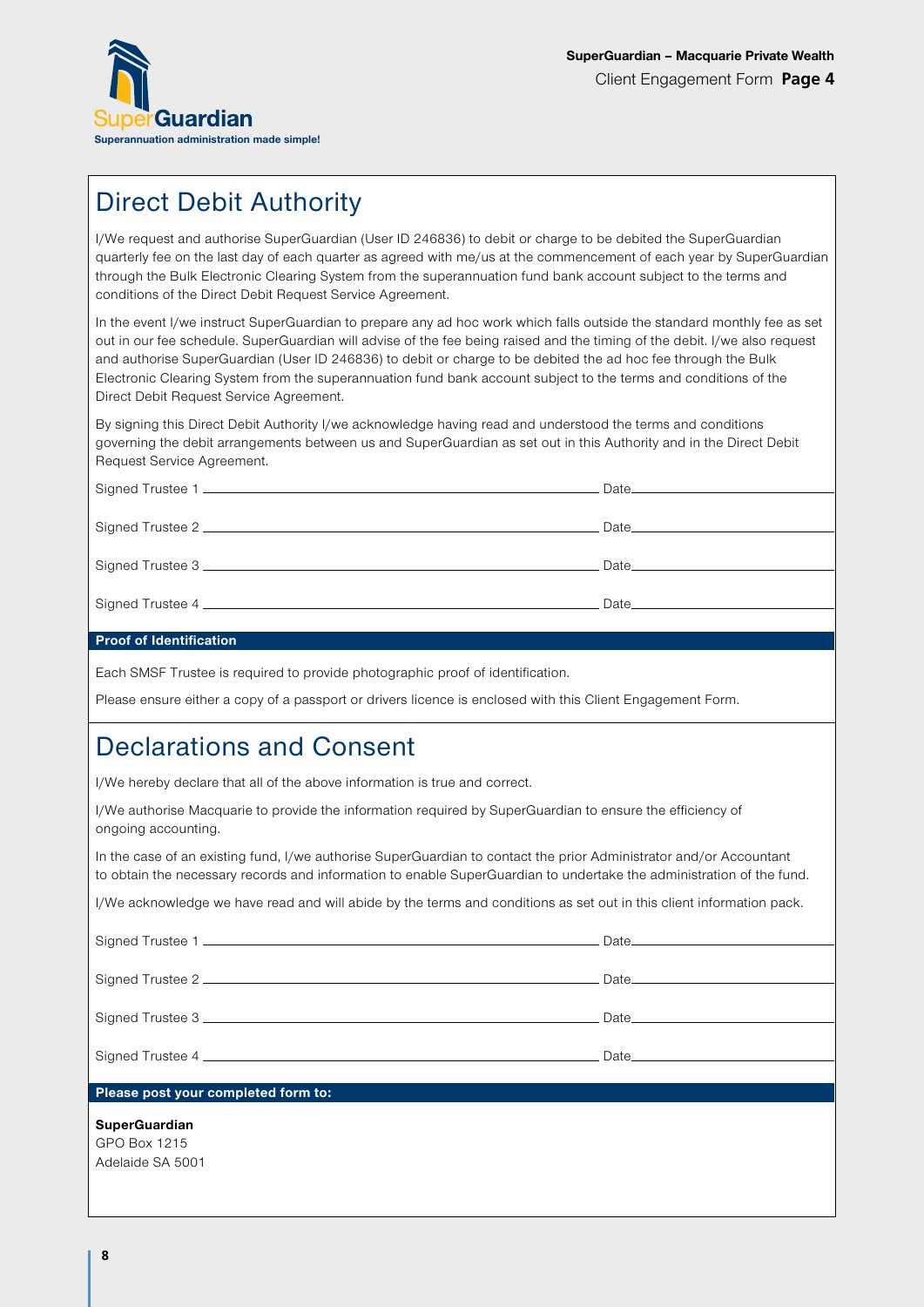

# Direct Debit Authority Service Agreement

#### **DEFINITIONS**

account means the account held at your financial institution from which we are authorised to arrange for funds to be debited.

agreement means this Direct Debit Request Service Agreement between you and us.

business day means a day other than a Saturday or a Sunday or a public holiday listed throughout Australia.

debit day means the day that payment by you to us is due.

debit payment means a particular transaction where a debit is made.

direct debit request means the Direct Debit Request between us and you (and includes any Form PD-C approved for use in the transitional period).

us or we means SuperGuardian, who you have authorised by signing a direct debit request.

you means the customer who signed the direct debit request.

your financial institution is the financial institution where you hold the account that you have authorised us to arrange to debit.

#### 1. DEBITING YOUR ACCOUNT

- 1.1 By signing a direct debit request, you have authorised us to arrange for funds to be debited should refer to the direct debit request and this agreement for the terms of the arrangement between us and you.
- 1.2 We will only arrange for funds to be debited from your account as authorised in the direct debit authority.
- 1.3 If the direct debit day falls on a day that is not a business day, we may direct your financial institution to debit your account on the business day prior. In the month of December, the direct debit date may be scheduled any date after the 20th day of the month. If you are unsure about which day your account has or will be debited each month you should ask your Client Manager.

#### 2. CHANGES BY US

2.1 We may vary any details of this agreement or a direct debit authority at any time by giving you at least seven (7) days written notice.

#### 3. CHANGES BY YOU

- 3.1 Subject to 3.2 and 3.3, you may change the arrangements under a direct debit authority by contacting us on 1300 787 576.
- 3.2 If you wish to stop or defer a debit payment you must notify us in writing at least thirty (30) day's before the next debit day. This notice should be given to us in the first instance.
- 3.3 You may also cancel your authority for us to debit your account at any time by giving us thirty (30) day's notice in writing before the next debit day. This notice should be given to us in the first instance

#### YOUR OBLIGATIONS

- 4.1 It is your responsibility to ensure that there are sufficient clear funds available in your account to allow a debit payment to be made in accordance with the direct debit authority.
- 4.2 If there are insufficient clear funds in your account to meet a debit payment:
	- (a) you may be charged a fee and/or interest by your financial institution;
	- (b) you may also incur fees or charges imposed or incurred by us; and
	- (c) you must arrange for the debit payment to be made by another method or arrange for sufficient clear funds to be in your account by an agreed time so that we can process the debit payment.
- 4.3 You should check your account statement to verify that the amounts debited from your account are correct.

4.4 If SuperGuardian is liable to pay goods and services tax ("GST") on a supply made in connection with this agreement, then you agree to pay on demand an amount equal to the consideration payable for the supply multiplied by the prevailing GST rate.

#### 5. DISPUTE

- 5.1 If you believe that there has been an error in debiting your account, you should notify us directly on 1300 787 576 and confirm that notice in writing with us as soon as possible so that we can resolve your query more quickly.
- 5.2 If we conclude as a result of our investigations that your account has been incorrectly debited we will respond to your query by arranging for your financial institution to adjust your account (including interest and charges) accordingly. We will also notify you in writing of the amount by which your account has been adjusted.
- 5.3 If we conclude as a result of our investigations that your account has not been incorrectly debited we will respond to your query by providing you with reasons and any evidence for this finding.
- 5.4 Any queries you may have about an error made in debiting your account should be directed to us in the first instance so that we can attempt to resolve the matter between us and you. If we cannot resolve the matter you can still refer it to your financial institution which will obtain details from you of the disputed transaction and may lodge a claim on your behalf.

#### 6. ACCOUNTS

- 6.1 You should check:
	- (a) with your financial institution whether direct debiting is available from your account as direct debiting is not available on all accounts offered by financial institutions.
	- (b) your account details which you have provided to us are correct by checking them against a recent account statement; and
	- (c) with your financial institution before completing the direct debit request if you have any queries about how to complete the direct debit request.

#### 7. CONFIDENTIALITY

- 7.1 We will keep any information (including your account details) in your direct debit request confidential. We will make reasonable efforts to keep any such information that we have about you secure and to ensure that any of our employees or agents who have access to information about you do not make any unauthorised use, modification, reproduction or disclosure of that information.
- 7.2 We will only disclose information that we have about you:

(a) to the extent specifically required by law; or

(b) for the purposes of this agreement (including disclosing information in connection with any query or claim).

#### 8. NOTICE

- 8.1 If you wish to notify us in writing about anything relating to this agreement, you should write to SuperGuardian GPO Box 1215, Adelaide SA 5001.
- 8.2 We will notify you by sending a notice in the ordinary post to the address you have given us in the direct debit request.
- 8.3 Any notice will be deemed to have been received two business days after it is posted.

Effective date of this agreement from 1 July 2014. For further information relating to the Direct Debit Authority Agreement, please contact SuperGuardian on 1300 787 576.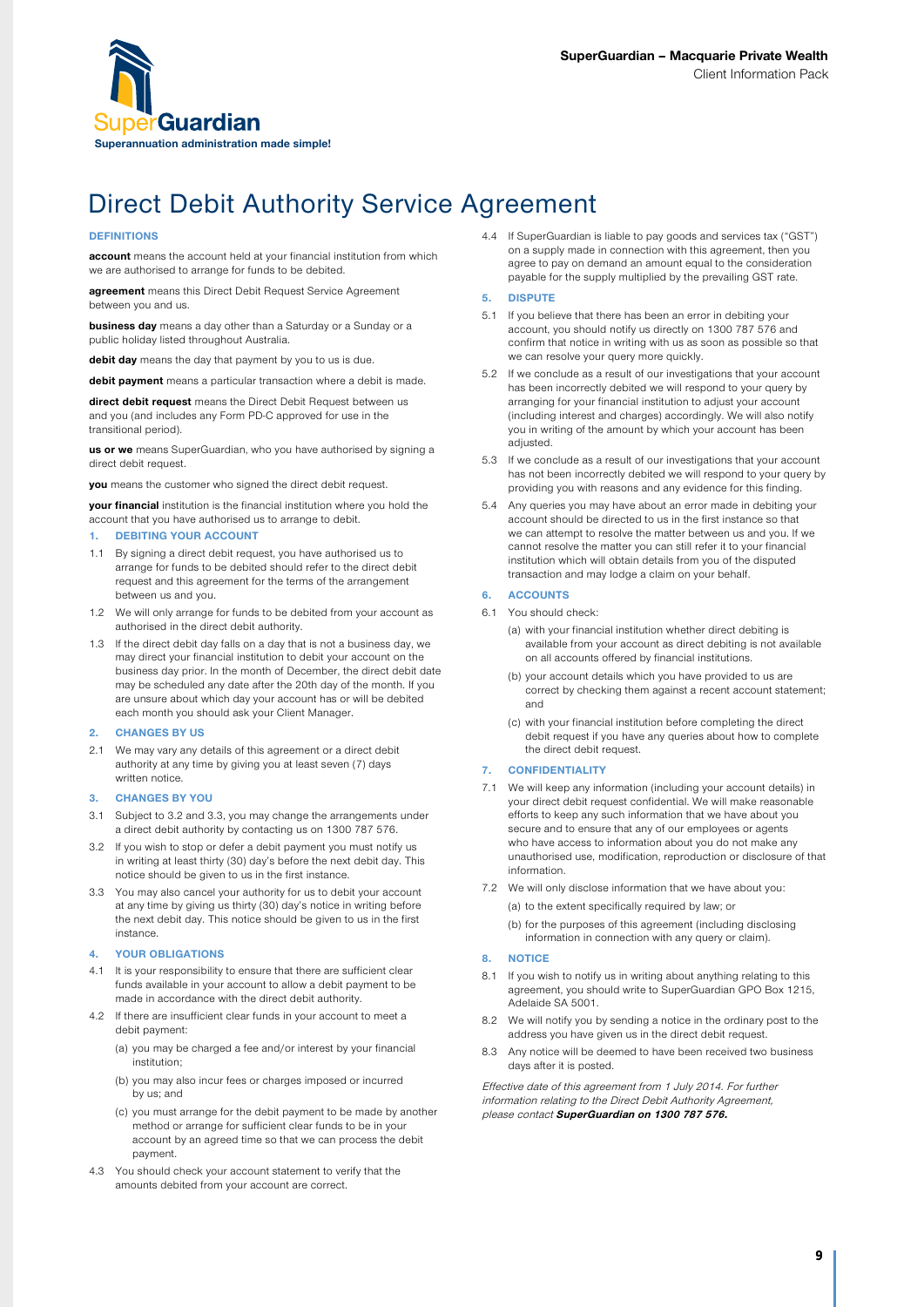

# SuperGuardian Terms and Conditions

SuperGuardian Pty Ltd (SuperGuardian) is a specialised firm of Chartered Accountants.

In this Agreement, the Client means the trustees of the proposed or registered self managed superannuation fund (SMSF), or the directors of the corporate trustee of the SMSF (in their personal capacity as director) (as applicable) at all relevant times.

By commencing use of the SuperGuardian services, the Client acknowledges that the receipt and benefit of the services is subject to the following terms and conditions, which the Client agrees to be bound by.

#### 1. APPOINTMENT OF SUPERGUARDIAN

#### Initial Appointment

- 1.1 If the Client does not have an existing SMSF, the Client appoints SuperGuardian to establish an SMSF in accordance with the details submitted by the Client using the Client Engagement Form.
- 1.2 The Client appoints SuperGuardian to provide accounting, administration, compliance and taxation services for their SMSF.

#### Establishment as a SuperGuardian Client

- 1.3 The Client must submit a completed Client Engagement Form online, or otherwise provide a signed and completed hardcopy to SuperGuardian. By submitting a Client Engagement Form, the Client will be liable for the fees payable for using the services.
- 1.4 Payment of the establishment fee for SuperGuardian to initiate setup of the SMSF will be by direct debit following the Client's execution of the Direct Debit Authority Form, but may be requested in advance of SuperGuardian's establishment of the **SMSF**
- 1.5 The Client shall sign and promptly return to SuperGuardian all documents relating to SMSF establishment to assist with the timely setup of the SuperGuardian service.

#### 2. SUPERGUARDIAN'S OBLIGATIONS

SuperGuardian will undertake the following work:

#### Investment Administration and Reconciliation

- 2.1 SuperGuardian will establish and maintain the administration for a SMSF. SuperGuardian will act as the registered address for all investment related correspondence.
- 2.2 Depending on the frequency of account processing, SuperGuardian will undertake a full reconciliation against the SMSF's bank account.
- 2.3 SuperGuardian will advise the Client or nominated Adviser of any errors or exceptions identified during the course of processing.
- 2.4 For SGDaily clients, SuperGuardian will provide daily online reporting where banks and financial institutions provide electronic data to the third party software platform utilized by SuperGuardian. From time to time unknown items may appear online in a 'suspense' account until we receive confirmation of a transaction.
- 2.5 SuperGuardian will aim to ensure the accuracy of its online reporting, however, will rely on the Client to supply information on unknown items on a timely basis.

#### Capital Gains Tax Records

2.6 Capital gains tax records will be maintained by SuperGuardian.

Corporate Actions – Mergers/Takeovers, Bonus Shares

2.7 SuperGuardian will forward correspondence relating to corporate actions where we are the direct mailing address for an SMSF. The Client is ultimately responsible for actioning each SMSF's response in relation to these.

#### Administration and Accounting

2.8 SuperGuardian will use accounting software including technologies provided by third parties to effectively deliver the services as set out in this document.

#### Membership Records

2.9 Detailed membership records will be maintained by SuperGuardian for each member of each SMSF.

Member statements are updated monthly and available online. Individual member balances, rollover and contribution information, tax and preservation components are included on the Member Statements.

#### Lump Sum Withdrawals

2.10 Lump Sum withdrawal documents are prepared and lodged by SuperGuardian for the members of the SMSF, including preparation and management of associated documentation, such as minutes, payment summaries and other registration requirements prescribed by the Australian Tax Office (ATO).

#### Pensions

2.11 SuperGuardian will arrange for the conversion of accumulation balances to pensions where required, including calculation and payment of pensions and PAYG withholding tax to be remitted to the ATO and preparation of all associated documentation.

#### BAS/IAS

2.12 SuperGuardian will prepare and lodge Business Activity Statements and Instalment Activity Statements in accordance with the SMSF's GST registration and PAYG obligations.

#### Member Contribution Surcharge Reporting

2.13 SuperGuardian will prepare and lodge with the ATO the necessary reports as well as review surcharge liabilities applicable to members.

#### 290-170 Notices

2.14 SuperGuardian will prepare a notice in the approved form as required by section 290-170 of the Income Tax Assessment Act 1997 for member contributions and confirm all contributions received by the SMSF for members.

#### Annual Reporting

- 2.15 At the end of each year, the following reports will be prepared:
	- Operating Statement (Profit and Loss) • Statement of Financial Position (Balance Sheet)
	- Notes to Accounts
	- Member Statements
	- Annual Taxation and Regulatory Return
	- Minutes of Meetings/Resolutions of Trustees

Whilst the income tax expense estimate for the fund will be reflected in the online accounts, the final tax liability can only be determined once all year-end tax statements have been received.

These reports will be sent to clients for signing and return. The timing of this is at the discretion of SuperGuardian, though will be within the prescribed ATO lodgment deadlines.

#### Audit

2.16 The client hereby agrees SuperGuardian will engage the SMSF Auditor directly to undertake the annual audit for the term of the agreement with SuperGuardian.

#### Rollovers

2.17 The client hereby acknowledges SuperGuardian can facilitate preparation of the rollover documentation.

#### **Property**

- 2.18 Where the SMSF invests in property, the Client agrees to provide all material requested on the annual property checklist in full in a timely manner.
- 2.19 The Client agrees to arrange the annual property valuation either independently or via SuperGuardian for a fixed fee.
- 2.20 Commercial property with more than one tenant or property being developed will attract additional fees.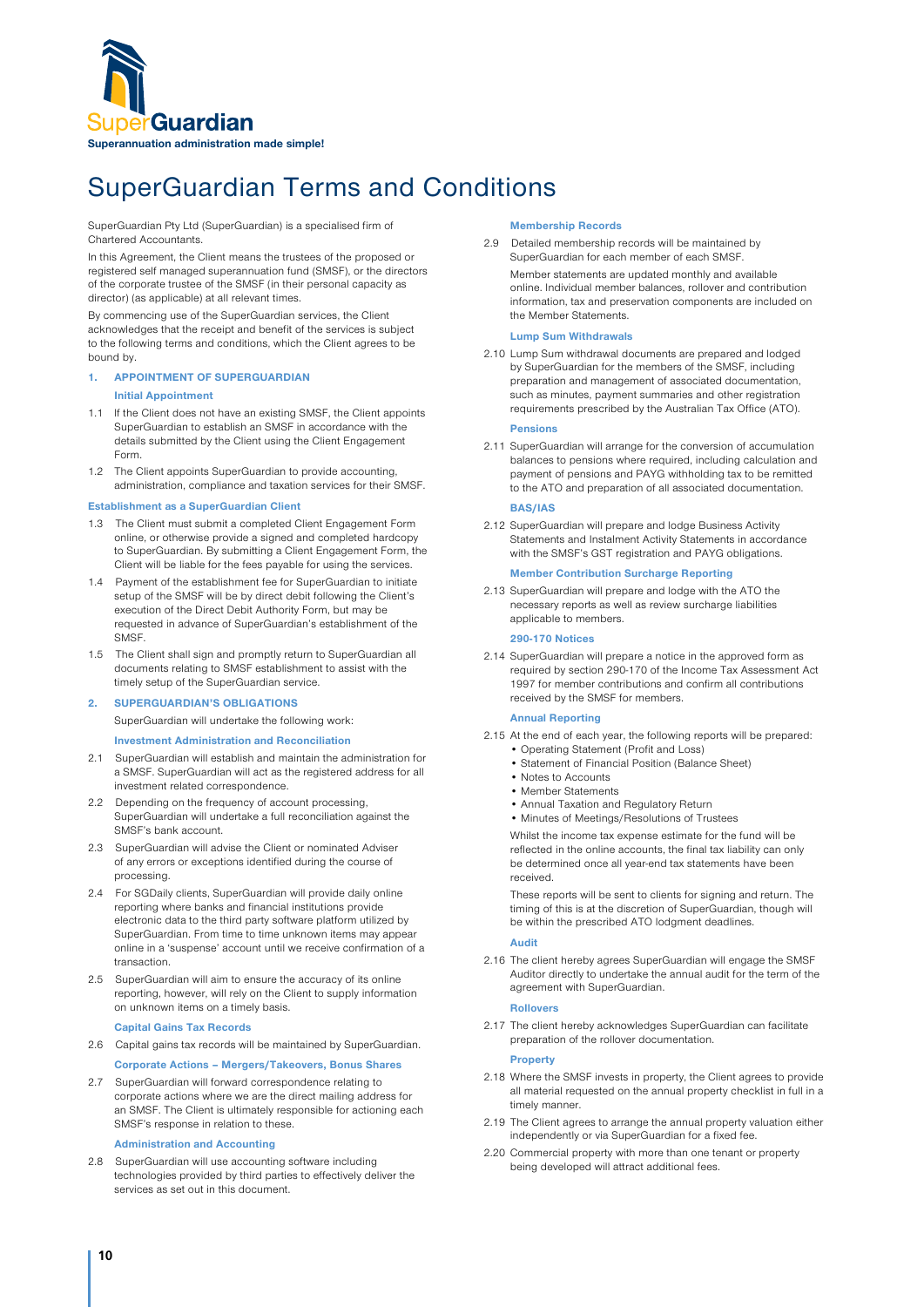# SuperGuardian Terms and Conditions

#### Strategic Advice

- 2.21 SuperGuardian can provide strategic advice in relation to:
	- SMSF Structuring;
	- Member contribution strategies;
	- Pension strategies;
	- Adhoc strategies.
	- SUPERGUARDIAN'S OBLIGATIONS

SuperGuardian will prepare the following reports on an annual basis:

- Operating Statement (Profit and Loss)
- Statement of Financial Position (Balance Sheet)
- Notes to Accounts
- Member Statements
- Annual Taxation and Regulatory Return
- Minutes of Meetings/Resolutions of Trustees

When electing to utilise SGAnnual, the Client acknowledges and agrees that they are responsible for the SMSF compliance and administration at all times.

#### 4. THE CLIENT'S OBLIGATIONS

The Client agrees that SuperGuardian will have no obligations under this Agreement until such time as:

- 4.1 The Client has paid the establishment fee in full;
	- •The Client has signed the direct debit authority and returned it to SuperGuardian;
	- •The Client has signed and returned a witnessed Limited Power of Attorney;
	- •The Client has established SuperGuardian as the registered address for the SMSF, and notified SuperGuardian of all investment holdings and relevant information. The Client agrees to bear any additional charges by external organisations in providing duplicates of documentation relating to the SMSF.

#### 5. FEES PAYABLE TO SUPERGUARDIAN Establishment Fee

5.1 The Client acknowledges and agrees that an establishment fee for a new SMSF is payable upon submission of a Client Engagement Form.

The professional fees for administering an existing SMSF are by quotation from SuperGuardian. Where there has been previous activity within a SMSF, the accounting for this activity will be undertaken on a fee for time basis and debited to the SMSF within 3 month's of the date of the Client Engagement form. Please contact us directly for an indication of what these fees may be.

#### Current Fees

5.2 SuperGuardian's current schedule of professional fees and charges is set out in the schedule annexed to this Agreement.

#### Deduction of Fees

5.3 The administration and accounting fee is deducted on a monthly basis on or around the 28th day of the month from the superannuation fund bank account by direct debit.

It is the client's responsibility to ensure there are sufficient funds available in the bank account to meet the direct debit request.

Where there are insufficient funds in an account to meet the direct debit, a dishonour fee of \$15 will be passed on to the SMSF.

#### Payment

5.4 Notwithstanding any other term of this Agreement, SuperGuardian may send a tax invoice for services to the Client from time to time, and the Client will make payment in accordance with the method prescribed by the invoice.

#### Interest

5.5 If an invoice remains unpaid for 30 days after you receive it, SuperGuardian may charge you interest from that date to the date we receive payment. SuperGuardian may charge you interest at the rate equal to the Cash Rate Target (being the percentage (or maximum percentage) specified by the Reserve Bank of Australia as the Cash Rate Target) as at the date of the invoice plus 2%.

#### Ownership and Risk

5.6 The title to any documents prepared for the Client does not pass to the Client until payment in full has been made. Until payment is received, SuperGuardian is not obligated to supply documents and information to the Client but the Client is treated as having received those documents and services. All risks of compliance with the SIS legislation remains the responsibility of the Client.

#### Goods and Services Tax (GST)

- 5.8 SuperGuardian's billing process will generally involve increasing amounts for both professional fees and disbursements by the prevailing GST rate (currently 10%) to take into account the GST liability we pay as a result of the supply of our services. For disbursements:
	- We will incur most disbursements as principal, deduct the input tax credit (if any) to which we are entitled, and then increase the resulting GST exclusive amount by 10%; and
	- •If we think it is desirable for us to incur some disbursements as the Client's agent, then we will do so, enabling the GSTfree status of the disbursements to be preserved in your hands (e.g. stamp duty).

#### 6. ACKNOWLEDGEMENT

SuperGuardian undertakes that in providing the accounting and administration services, it will exercise all reasonable care and skill. The Client acknowledges that SuperGuardian does not give investment or legal advice, and is not liable for the rate of return or investment decisions for the SMSF.

#### 7. SUPERGUARDIAN LIABILITY

- 7.1 The Competition and Consumer Act 2010 (Cth) and other laws imply certain conditions, warranties and rights into contracts that cannot be excluded or limited. Without excluding those unlimited rights, SuperGuardian gives no condition, warranty or undertaking or makes any representation to the Client about any activities, administration, accounting and advice, its quality, fitness or suitability other than as set out in this Agreement. Any liability SuperGuardian may have to the Client under these laws that cannot be excluded but that can be limited, is (at SuperGuardian's option) limited to:
	- (a) Providing equivalent services provided under the Agreement with the Client; or
	- (b) Paying to the Client the cost of replacing the services provided under this Agreement with the Client or acquiring equivalent replacement goods or services.
- 7.2 To the extent permitted by law:
	- (a) SuperGuardian will have no liability whatsoever to you for any loss, harm, damage, cost or expense (including legal fees) in the nature of special, indirect or consequential loss or damage (including, without limitation, economic loss, loss of contract, loss of profit or revenue, loss of opportunity, loss of production, production stoppage or loss of data); and
	- (b) SuperGuardian's aggregate liability to you arising directly or indirectly under or in connection with this Agreement or the performance or non-performance of this Agreement and whether arising under any indemnity, statute, in tort (for negligence or otherwise), or on any other basis in law or equity is limited to an amount not exceeding the fees actually paid by you under this Agreement in the 12 month period immediately preceding the relevant event.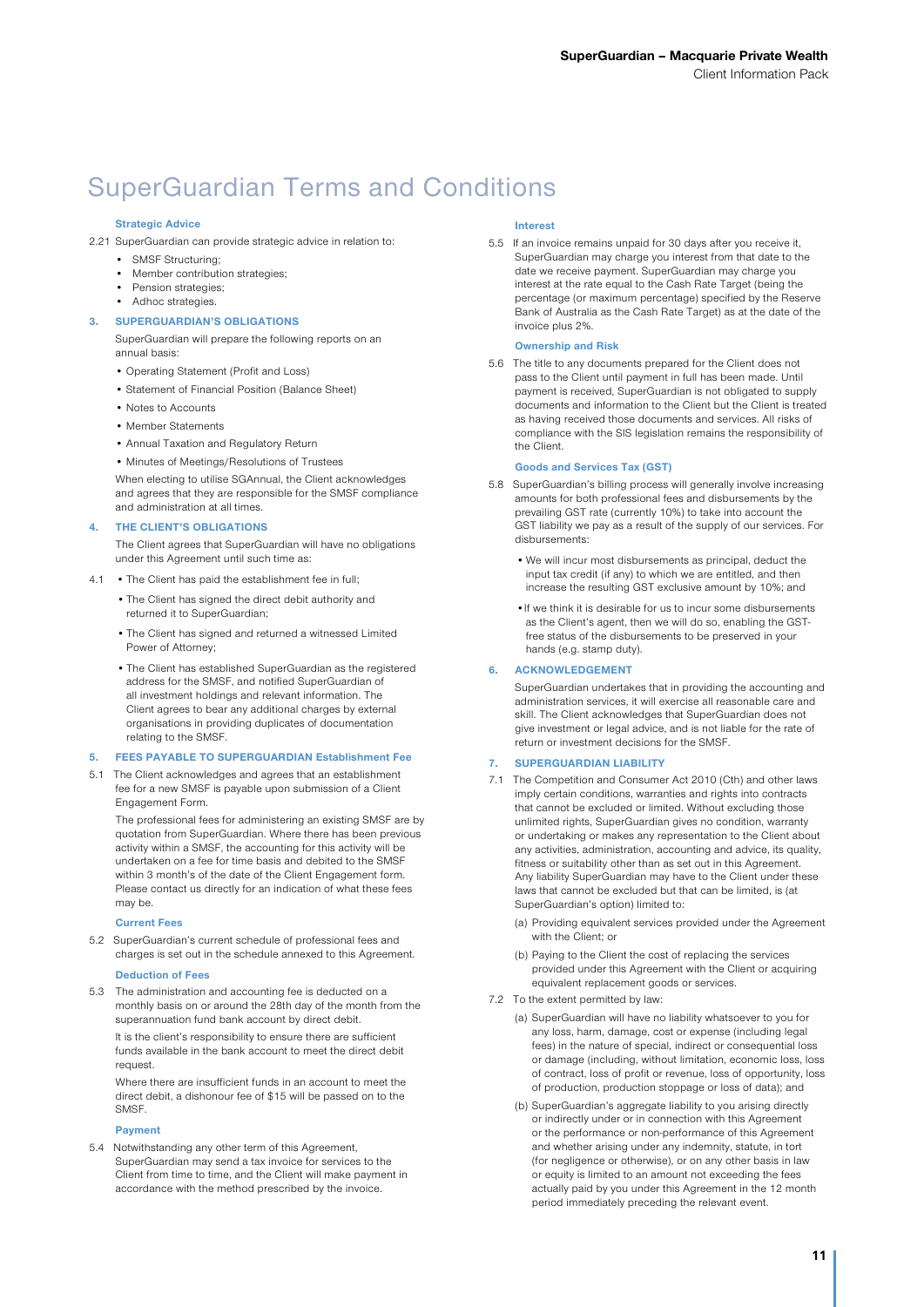

# SuperGuardian Terms and Conditions

7.3 This clause 7 survives the termination of any contract with the Client.

#### 8. ALTERATIONS AND VARIATIONS

- 8.1 SuperGuardian may vary the terms and conditions set out in this Agreement at any time. When varying a term or condition, SuperGuardian will notify any changes to the Client. If the Client does not agree to the change, the Client may terminate this Agreement as set out in clause 10.1.
- 8.2 SuperGuardian has the right to vary:
	- (a) Its charges to reflect any change in any regulation or government imposed charges after giving the Client 30 days' written notice; and
	- (b) Its professional fees from time to time in its reasonable discretion by prior notice to the Client.

If the Client does not agree to the variation, the Client may terminate this Agreement with SuperGuardian as set out in clause 10.1.

#### 9. FORCE MAJEURE

In the event that SuperGuardian is prevented from carrying out its obligations owed to the Client as a result of any cause beyond its control such as but not limited to acts of God, war, strike lock out, flood and failure of third parties, SuperGuardian will be relieved of its obligations and liabilities owed to the Client.

#### 10. TERMINATION

- 10.1 The services to be provided by SuperGuardian to the Client may be terminated without cause by either party upon 1 month's notice in writing to the other party. The SuperGuardian monthly fee will be debited for 1 month post the termination date.
- 10.2 SuperGuardian may suspend the supply of services on reasonable grounds including where the Client is, or there is a reasonable likelihood that the Client is, insolvent.

#### 11. CONSEQUENCES OF TERMINATION

If SuperGuardian's services are terminated then:

- 11.1 The Client will be responsible for arranging the annual return, regulatory reporting and audits for the current financial year and any other work that would have previously been completed by SuperGuardian (except as listed below) and the cost of each of these activities, then
- 11.2 If fees payable to SuperGuardian are outstanding, services are suspended (at SuperGuardian's option) until outstanding payments are made, then
- 11.3 SuperGuardian will complete the work due to the last day of the month in which termination is advised,
- 11.4 SuperGuardian will by fifteen (15) days after the tasks in clause
- 11.5 Are completed have all documentation relating to the SMSF available for collection by the Client,
- 11.6 The Client is responsible for arranging any redirecting of mail and related activities, and
- 11.7 The Client will pay to SuperGuardian all reasonable costs and expenses incurred by SuperGuardian (on a full indemnity basis) where SuperGuardian agrees to complete additional tasks to those set out in this clause.

#### 12. CLIENT ACKNOWLEDGMENTS

The Client acknowledges and agrees that:

- 12.1 SuperGuardian is not responsible for the management of the SMSF or compliance of the SMSF with superannuation laws;
- 12.2 The Client must make their own assessment and take professional advice to ensure that the service being provided is appropriate and suitable for their circumstances, and that the Client complies with all relevant laws in connection with the SMSF;
- 12.3 The Client is obliged to ensure that investments of the SMSF are authorised investments; and
- 12.4 The Client must advise of any change in details of the SMSF, including trustees or directors of a corporate trustee.

#### 13. CLIENT UNDERTAKINGS

The Client undertakes to:

- 13.1 Ensure that all SMSF investments are registered in the name of the trustee(s) and the name of the SMSF;
- 13.2 Ensure that SuperGuardian is the sole administrator of the investments of the SMSF
- 13.3 Assist SuperGuardian by, within a reasonable time and without delay, providing us with any documents or information that we may reasonably request from the Client that is necessary for the provision of the service;
- 13.4 Immediately notify SuperGuardian if they receive a determination that the SMSF is non-complying or for any reason ceases to exist or of any other matter that may affect the administration of the SMSF; and
- 13.5 Notify SuperGuardian as soon as practicable where any information previously supplied to us has changed or is incorrect.

#### 14. GENERAL

- 14.1 A term or part of a term of this Agreement that is illegal or unenforceable may be severed from this Agreement and the remaining terms or parts of the terms continue in force.
- 14.2 Any term by its nature intended to survive termination of this Agreement survives termination of this Agreement.
- 14.3 The laws of South Australia govern this Agreement, and each party irrevocably and unconditionally submits to the non-exclusive jurisdiction of the courts of South Australia.

#### FEEDBACK FOR SUPERGUARDIAN

Client satisfaction is extremely important to the team at SuperGuardian. If you would like to provide any feedback or complaints regarding our superannuation service, please forward it in writing addressed to:

#### The Directors SuperGuardian GPO Box 1215 Adelaide SA 5001

We will endeavour to respond to any written feedback within 10 business days of receipt.

#### PRIVACY POLICY

Our Privacy Policy is available on our website at http://superguardian.com.au/privacy.html or call us for more information at on 1300 787 576.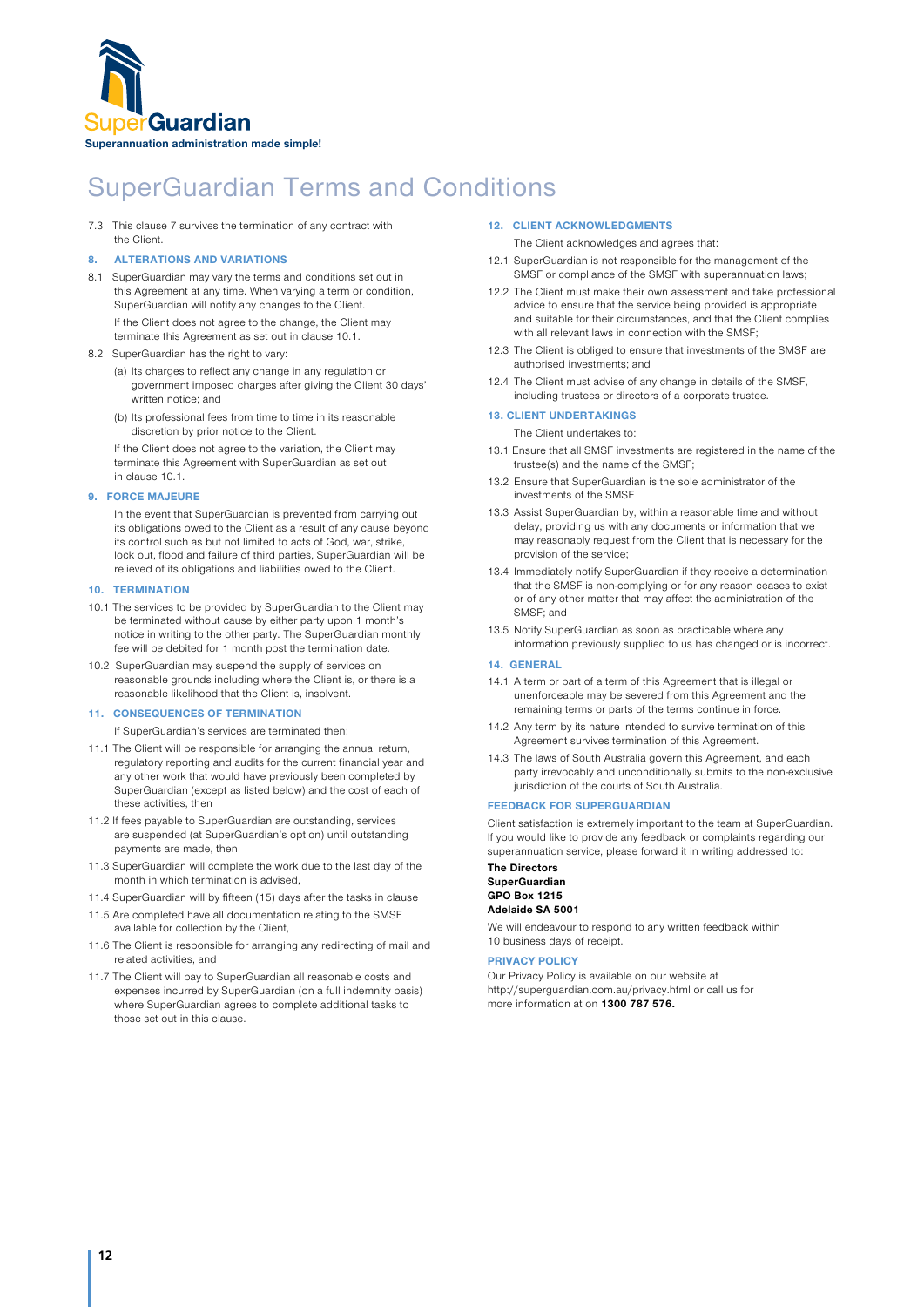# www.superguardian.com.au

Designed by Graphic Language Design www.gldesign.com.au